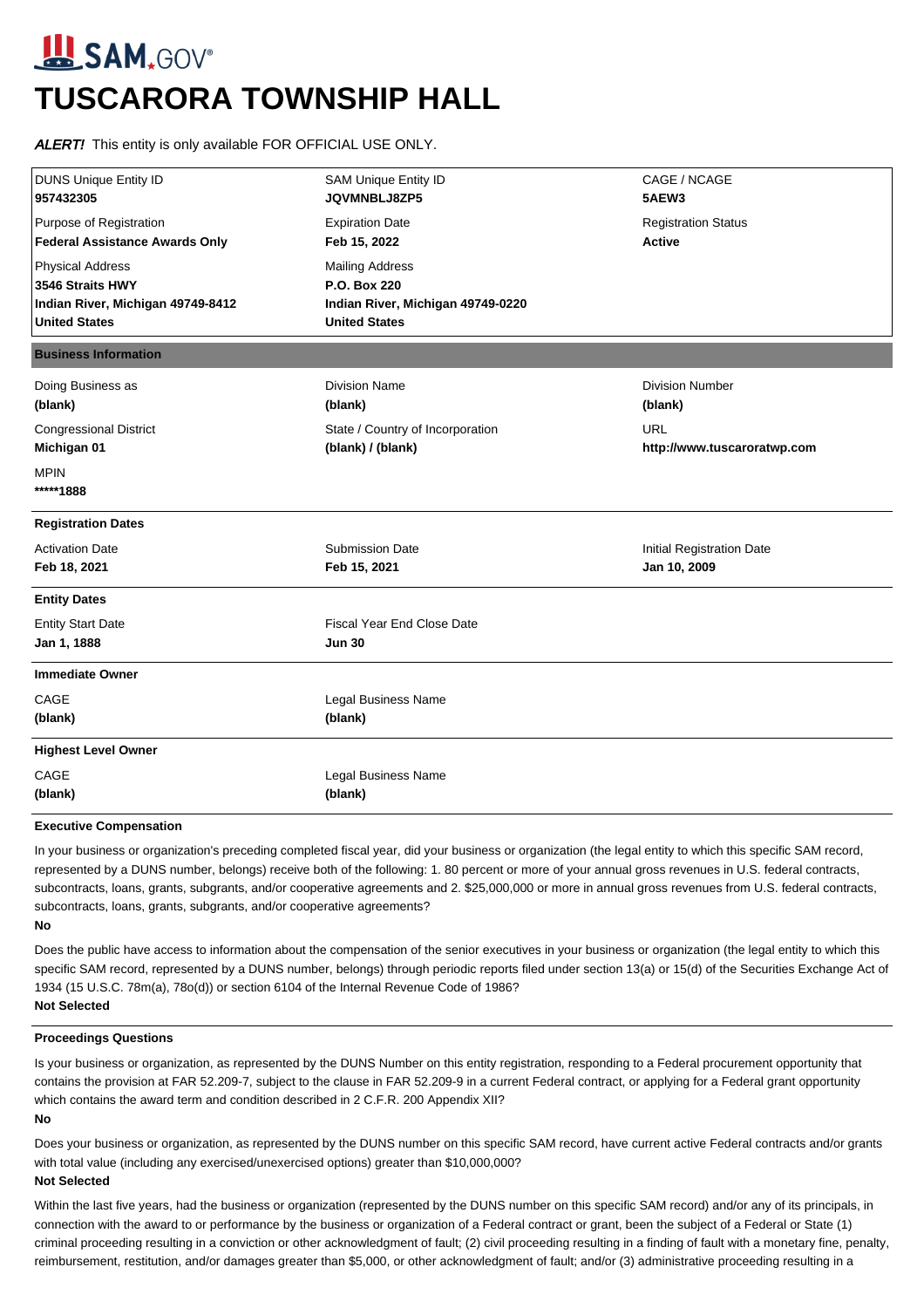*Last updated by Ysis Renewal Specialist on Feb 15, 2021 at 11:01 AM TUSCARORA TOWNSHIP HALL*

finding of fault with either a monetary fine or penalty greater than \$5,000 or reimbursement, restitution, or damages greater than \$100,000, or other acknowledgment of fault?

# **Not Selected**

#### **SAM Search Authorization**

I authorize my entity's non-sensitive information to be displayed in SAM public search results:

#### **Yes**

| <b>Entity Types</b>                                           |                                                  |                                        |
|---------------------------------------------------------------|--------------------------------------------------|----------------------------------------|
| <b>Business Types</b>                                         |                                                  |                                        |
| <b>Entity Structure</b><br><b>U.S. Government Entity</b>      | <b>Entity Type</b><br><b>US Local Government</b> | <b>Organization Factors</b><br>(blank) |
| <b>Profit Structure</b><br>(blank)                            |                                                  |                                        |
| <b>Government Types</b>                                       |                                                  |                                        |
| <b>U.S. Local Government</b><br>Township                      |                                                  |                                        |
| <b>Financial Information</b>                                  |                                                  |                                        |
| <b>Accepts Credit Card Payments</b><br>No                     | Debt Subject To Offset<br>No                     | Department Code<br>(blank)             |
| Agency Location Code<br>(blank)                               | Disbursing Office Symbol<br>(blank)              |                                        |
| <b>Electronic Funds Transfer</b>                              |                                                  |                                        |
| <b>EFT Indicator</b><br>0000                                  | <b>CAGE Code</b><br>5AEW3                        |                                        |
| <b>Financial Institution</b><br><b>CITIZENS NATIONAL BANK</b> | Account Type<br><b>Checking</b>                  | Lock Box Number<br>(blank)             |
| <b>Routing Number</b><br>*****2212                            | <b>Account Number</b><br>*****658                |                                        |
| <b>Automated Clearing House</b>                               |                                                  |                                        |
| <b>Financial Institution</b><br><b>CITIZENS NATIONAL BANK</b> | Phone (U.S.)<br>2312388961                       | Email<br>(blank)                       |
| Phone (non-U.S.)<br>(blank)                                   | Fax<br>(blank)                                   |                                        |
| <b>Remittance Information</b>                                 |                                                  |                                        |
| Merchant ID1<br>(blank)                                       | Merchant ID2<br>(blank)                          | <b>Accounting Station</b><br>(blank)   |
| <b>Remittance Address</b>                                     |                                                  |                                        |
| <b>BOBBI BALAZOVIC</b>                                        |                                                  |                                        |

**P.O. Box 220 Indian River, Michigan 49749 United States**

# **Taxpayer Information**

EIN **\*\*\*\*\*2031** Tax Year (Most Recent Tax Year) **2017** Address **3546 Straits HWY Indian River, Michigan 49749**

Type of Tax **Applicable Federal Tax** Name/Title of Individual Executing Consent **Township Clerk**

Taxpayer Name **TUSCARORA TOWNSHIP HALL** TIN Consent Date **Feb 15, 2021**

## **Points of Contact**

## **Accounts Receivable POC**